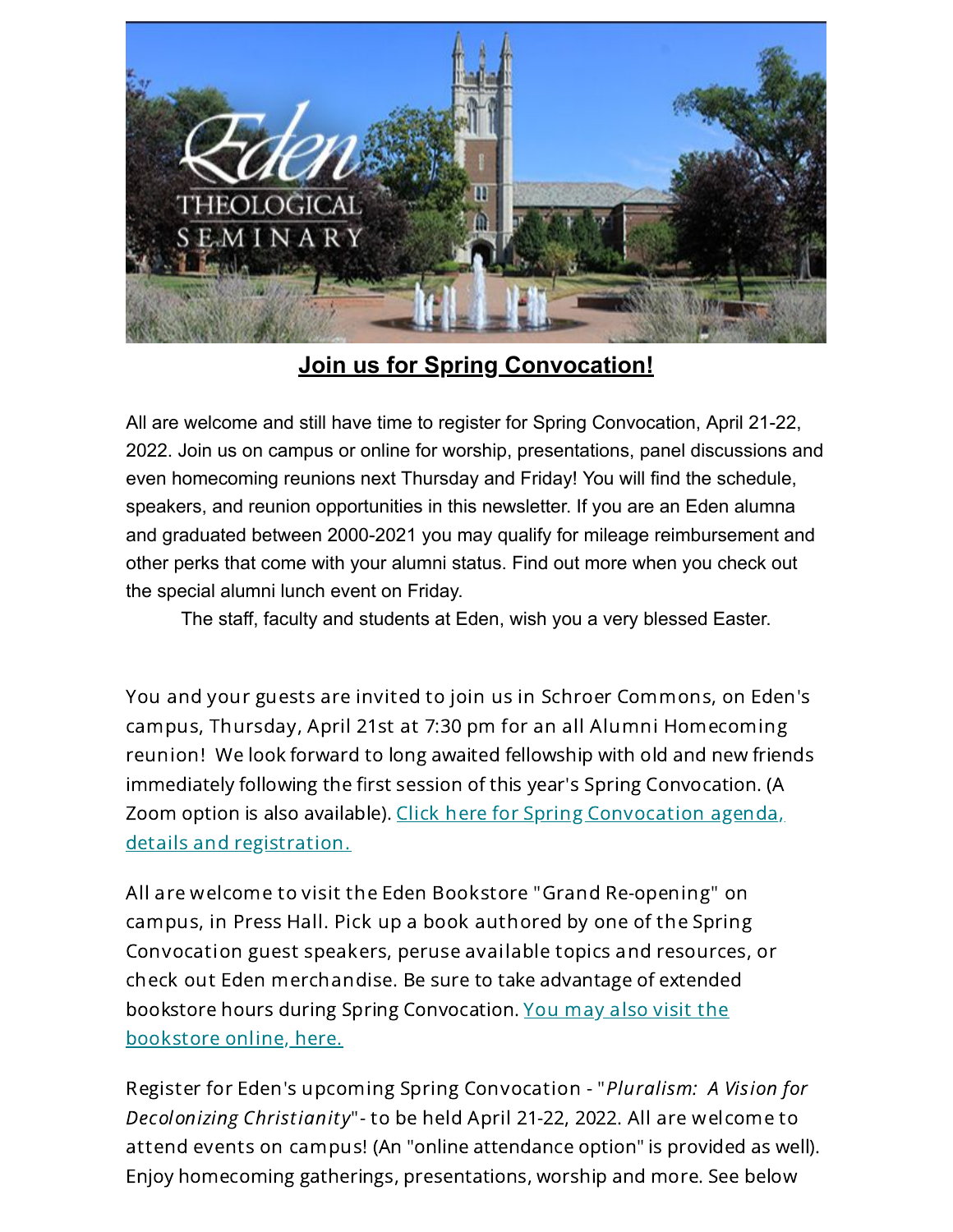for much [anticipated](https://www.eden.edu/events/spring-convocation-2022/) sessions and worship times. Find details and register here.

- "Leaders shaped for participation in world Christianity celebrating the teaching ministries of Allen O. Miller and Dottie Miller, and visioning for the future!"
- Noted scholars of religious pluralism discuss "Forming Christian leaders" in a panel conversation - Drs. Christine Hong, Eleazer Fernandez, Amos Yong, Judith Berling, and Eden's own, Dr. Damayanthi Niles.
- Group discussions on "Practical Implications for Activists, Scholars and Pastors."
- Special gathering for recent Eden graduates (2017-2021).
- Closing worship with senior preacher, Priscilla Dowden-White.

Shout out to all 2017-2021 Eden graduates...your alma mater has something special planned for you! Join us for lunch right after Spring Convocation's closing worship. This familiar space will allow you to greet one another, as well as one of Eden's latest "alumni authors," and be among the first to review and uncover trends in Eden's recent Contextual Education impact study. Contact us at [advancement](mailto:advancement@eden.edu?subject=Herbster%20event%202022&body=I%27d%20like%20information%20on%20how%20to%20get%20mileage%20reimbursement%2C%20on-campus%20housing%20and%20lunch%20at%20Spring%20Convocation-all%20on%20Eden!) @eden.edu to arrange special benefits like mileage reimbursement, free on-campus housing and meals. (Zoom option is also available). For more [information](https://www.eden.edu/events/spring-convocation-2022/) and to register click here.

Everyone is invited to join us for the Walker Leadership Institute's "Langenberg Leadership Breakfast" this April 19th at 7:30 am CT. Emerging St. Louis leader Michael Jones II, Ph.D., will continue our series about what's next in leadership. Dr. Jones is Associate Director of the Race & Opportunity Lab at the Brown School at Washington University in St. Louis and also provides leadership for HomeGrown StL. Click here to read [more!](https://www.eden.edu/events/langenberg-jones/)

Don't forget about GiveStL Day on May 5th! In just three weeks, you will have the opportunity to join others making a gift to Eden. Your support equips theologically imaginative leaders that are proven advocates and strong voices in the call for racial justice, equity and social transformation. If you'd like to get started now, click here to plan your [early](https://www.givestlday.org/eden) gift for Give StL Day!

Interested in the rich history of Eden? "This Week in Eden History," presented by the **[Archives](https://www.eden.edu/the-archives-at-eden-theological-seminary/) at Eden**, spotlights influential people, events and stories from the past. Did you know the official act of incorporation for the Board of Foreign Mission took place in [Baltimore,](https://www.eden.edu/wp-content/uploads/2022/04/04-12-Board-of-Foreign-Missions.pdf) Maryland on April 12, 1922? Click here to read more!